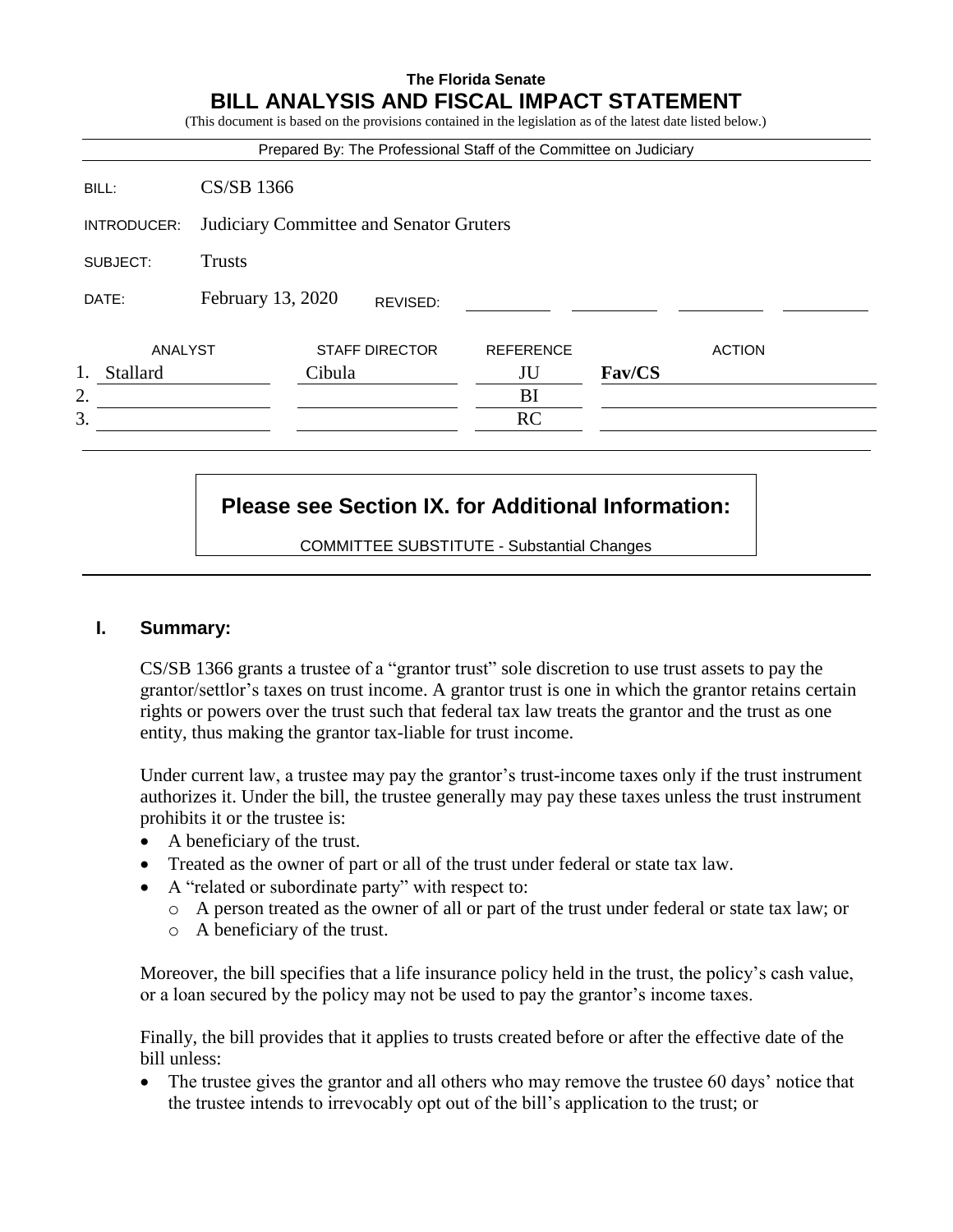Applying the bill would prevent a contribution to the trust from qualifying for, or would reduce, a federal tax benefit.

# **II. Present Situation:**

# **Overview**

When a grantor is required to pay federal income tax on income from a grantor trust, the trustee may pay these taxes for the grantor only if the trust instrument authorizes it.

# **Trusts**

A trust is a legal instrument, into which a "settlor" (or grantor) places property in the care of a "trustee," who administers the property according to the terms of the trust for the benefit of one or more "beneficiaries." For example, a father might place \$100,000 in trust for the benefit of his children, the proceeds to be used only for their education, and appoint the father's certified financial planner as the trustee.

# **Grantor Trusts**

"Grantor trust" is a term commonly used to describe a trust for which the settlor (grantor) is also its "owner" under federal tax law.<sup>1</sup> Under this arrangement, the grantor and the trust<sup>2</sup> are treated as one entity under federal income tax law, thus requiring the settlor to pay income tax on income generated by the trust. $3$ 

Under sections 671-679 of the U.S. Internal Revenue Code, a grantor will be treated as the owner of a trust if the grantor retains certain rights to or powers over the trust, including:

- A reversionary interest that exceeded 5 percent of the value of the income or corpus at the trust's inception; $4$
- The "power to control beneficial enjoyment" of the corpus or income *without* the approval of an "adverse party," which is a person, such as a beneficiary, whose substantial interest in the trust will be adversely affected by the exercise of the power; 5
- Certain "administrative powers," such as the power to borrow from the corpus at low or no interest, or to sell the trust assets for below market value, without the approval of an adverse party;<sup>6</sup>
- The "power to revoke," that is, the power to revest title to trust property in the grantor;<sup>7</sup> or
- $\bullet$  The right to income for the grantor or spouse without approval of an adverse party.<sup>8</sup>

3 *Id.*

 $\overline{a}$ 

<sup>7</sup> 26 U.S.C. s. 676 (2020).

<sup>1</sup> *See* 26 U.S.C. s. 671 (2020); *Sun First Nat. Bank of Orlando v. U.S.,* 607 F. 2d 1347 (U.S. Ct. of Claims 1979).

<sup>2</sup> A grantor may also "own" a *portion* of a trust's assets. *See e.g*., 26 U.S.C. s. 671 (2019).

<sup>4</sup> 26 U.S.C. s. 673 (2020).

<sup>5</sup> 26 U.S.C. s. 674 (2020).

 $6$  26 U.S.C. s. 675 (2020).

<sup>8</sup> 26 U.S.C. s. 677 (2020).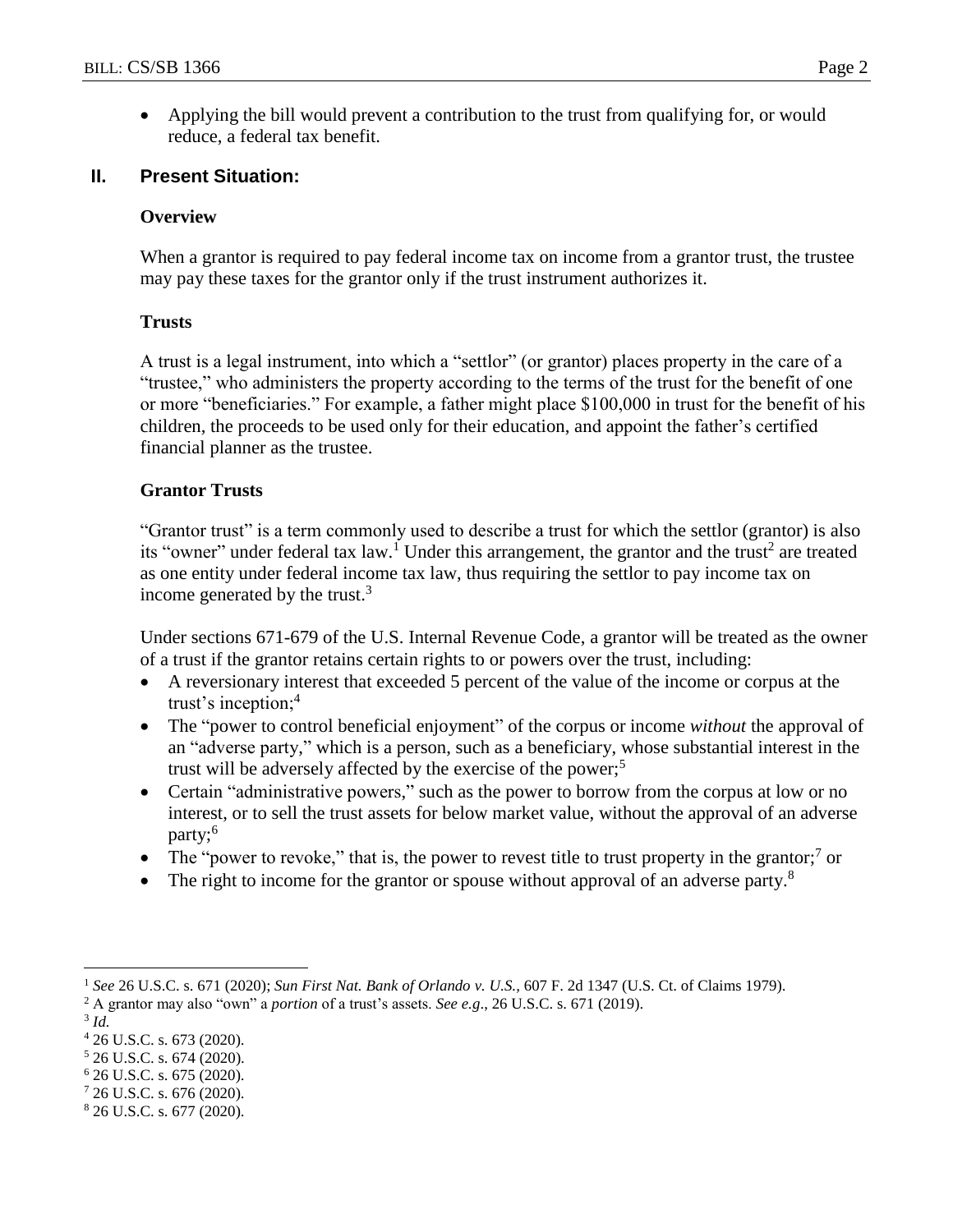At some point, a given grantor might decide that the benefits of the grantor trust no longer outweigh the costs, which include the grantor's personal liability for the trust's income taxes. To address this issue, the trust could be converted to a nongrantor trust. However, this option has its disadvantages, such as potentially jeopardizing the trust's ability to own stock in an S corporation and subjecting the trust's income to higher income tax brackets.<sup>9</sup>

### **Legislation in Other States**

Several states, including Colorado,<sup>10</sup> Delaware,<sup>11</sup> New Hampshire,<sup>12</sup> and New York,<sup>13</sup> grant a trustee the discretion to pay a grantor's trust-income taxes unless the trust instrument expressly prohibits it.

# **III. Effect of Proposed Changes:**

The bill grants a trustee of a "grantor trust" sole discretion to use trust assets to pay the grantor/settlor's taxes on trust income. A grantor trust is one in which the grantor retains certain rights or powers over the trust such that federal tax law treats the grantor and the trust as one entity, thus making the grantor tax-liable for trust income.

Under current law, a trustee may pay the grantor's trust-income taxes only if the trust instrument authorizes it. Under the bill, the trustee generally may pay these taxes unless the trust instrument prohibits it or the trustee is:

- A beneficiary of the trust.
- Treated as the owner of part or all of the trust under federal or state tax law.
- A "related or subordinate party" with respect to:
	- o A person treated as the owner of all or part of the trust under federal or state tax law; or
	- o A beneficiary of the trust.

Moreover, the bill specifies that a life insurance policy held in the trust, the policy's cash value, or a loan secured by the policy may not be used to pay the grantor's income taxes.

Finally, the bill provides that it applies to trusts created before or after the effective date of the bill unless:

- The trustee gives the grantor and all others who may remove the trustee 60 days' notice that the trustee intends to irrevocably opt out of the bill's application to the trust; or
- Applying the bill would prevent a contribution to the trust from qualifying for, or would reduce, a federal tax benefit.

The bill takes effect July 1, 2020.

 $\overline{a}$ <sup>9</sup> *See* 26 U.S.C. 1361(c)(2)(A)(i) (broadly permitting grantor trusts to be shareholders in S corporations, but permitting only certain types of other trusts to do the same).

<sup>10</sup> Colo. Rev. Stat. § 15-5-818 (2019).

<sup>11</sup> Del. Code 12 § 3344 (2019).

<sup>12</sup> N.H. Rev. Stat § 564-B:8-816(c) (2019).

<sup>13</sup> N.Y. Est. Powers and Trusts Law § 7-1.11(a) (2019).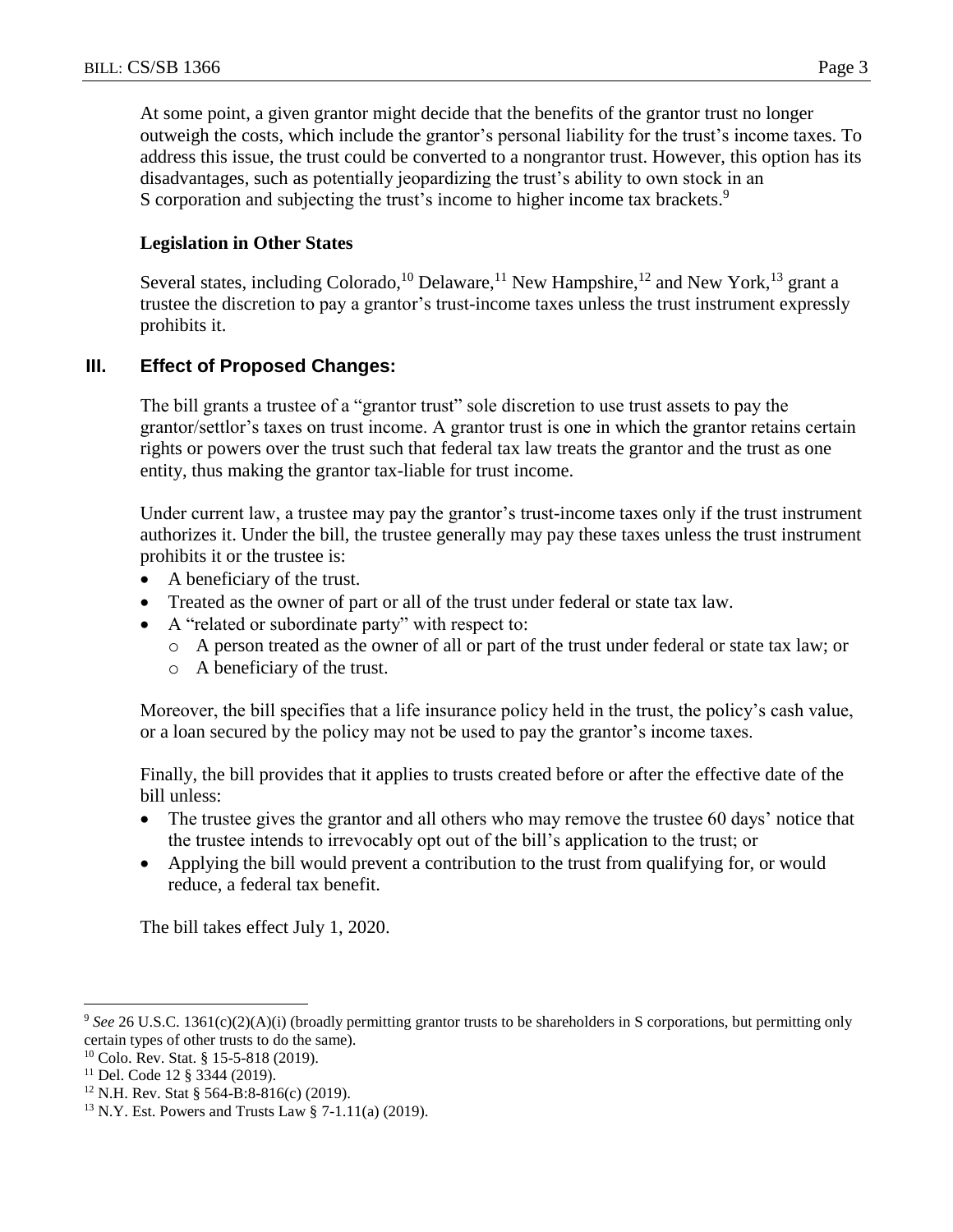### **IV. Constitutional Issues:**

A. Municipality/County Mandates Restrictions:

None.

B. Public Records/Open Meetings Issues:

None.

C. Trust Funds Restrictions:

None.

D. State Tax or Fee Increases:

None.

E. Other Constitutional Issues:

The bill states it is intended to be applied retroactively. Particularly, it provides that it applies to "all trusts, whether created on, before, or after July 1, 2020."

The Florida Supreme Court has developed a two-prong analysis for determining whether a statute may be applied retroactively.<sup>14</sup> First, there must be "clear evidence of legislative" intent to apply the statute retrospectively."<sup>15</sup> If so, then the court moves to the second prong, "which is whether retroactive application is constitutionally permissible."<sup>16</sup> Retroactive application is unconstitutional if it deprives a person of due process by impairing vested rights or imposing new obligations to previous conduct:

A retrospective provision of a legislative act is not necessarily invalid. It is so only in those cases wherein vested rights are adversely affected or destroyed or when a new obligation or duty is created or imposed, or an additional disability is established, on connection with transactions or considerations previously had or expiated.<sup>17</sup>

A court may determine that the bill negatively affects a vested right, such as a beneficiary's right to receive income from a trust. This right could be diminished by the trustee's payments from trust assets for the grantor's income taxes. However, given how much authority a grantor has over a grantor trust, a court could find that a beneficiary in a given case had a mere expectancy interest, as opposed to a vested right, in trust assets that were used to pay a grantor's income taxes.

<sup>16</sup> *Id.*

 $\overline{a}$ 

<sup>14</sup> *See, e.g., Florida Ins. Guar. Ass'n., Inc. v. Devon Neighborhood Ass'n, Inc*., 67 So. 3d 187, 194 (Fla. 2011).

<sup>15</sup> *Metropolitan Dade County v. Chase Federal Housing Corp.,* 737 So. 3d 494 (Fla. 1999).

<sup>17</sup> *Id.* at 503 (*citing McCord v. Smith*, 43 So. 2d 704, 708-09 (Fla. 1949)).